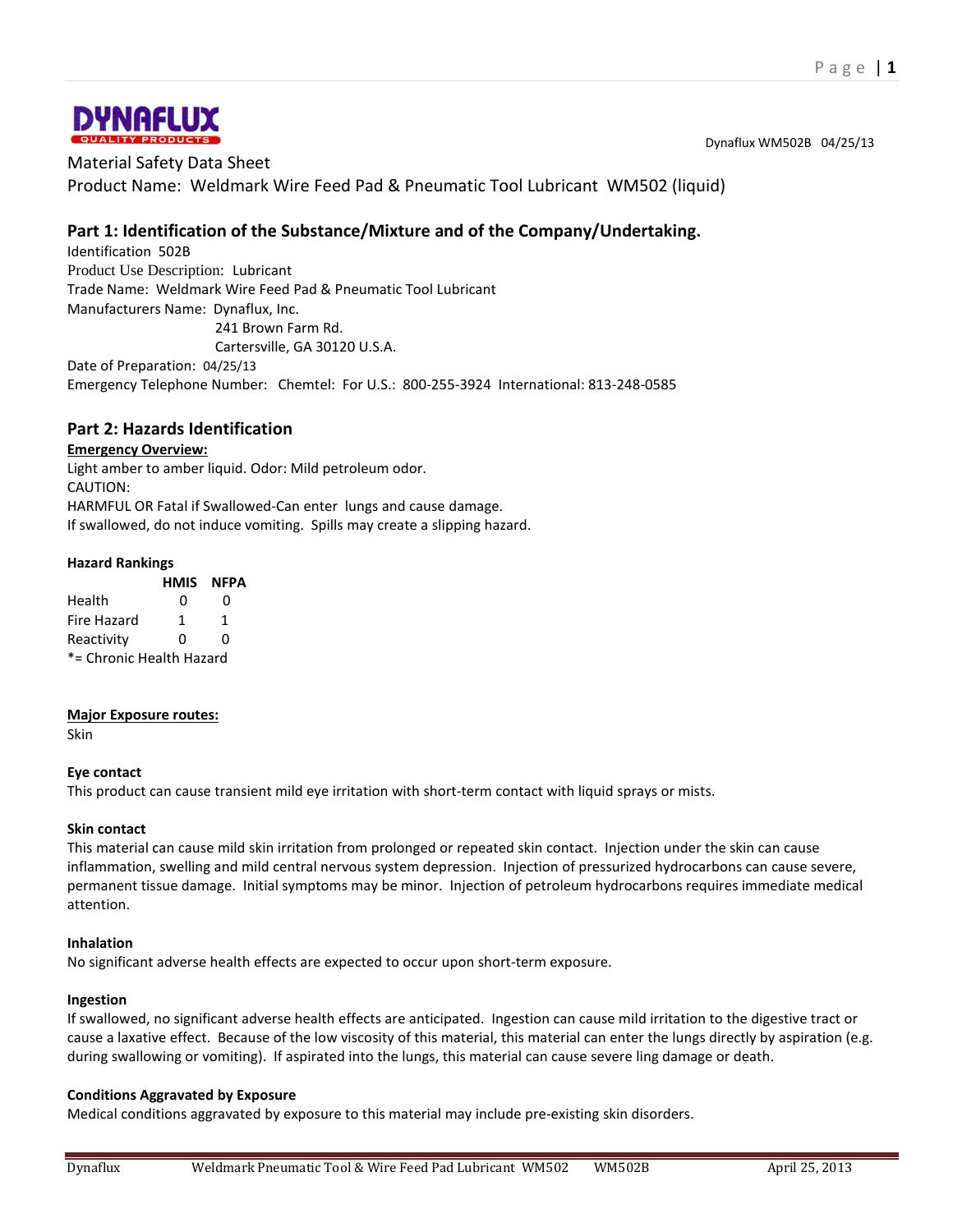#### **Carcinogenic Potential**

This product does not contain any components at concentrations above 0.1% which are considered carcinogenic by OSHA, IARC or NTP.

| OSHA Hazard Classification is indicated by an "X" in the box adjacent to the hazard title. If no "X" is present, the<br>product does not exhibit the hazard as defined in the OSHA Hazard Communication Standard (20 CFR 1910.1200). |                                                                                                                                                                        |  |  |
|--------------------------------------------------------------------------------------------------------------------------------------------------------------------------------------------------------------------------------------|------------------------------------------------------------------------------------------------------------------------------------------------------------------------|--|--|
| <b>OSHA Health Hazard Classification</b>                                                                                                                                                                                             | <b>OSHA Physical Hazard Classification</b>                                                                                                                             |  |  |
| <b>Toxic</b><br><b>Irritant</b><br><b>Highly Toxic</b><br>Sensitizer<br>Carcinogenic<br><b>Corrosive</b>                                                                                                                             | Combustible<br><b>Fynlosive</b><br><b>Pyronhoric</b><br><b>Flammable</b><br>Oxidizer<br><b>Water-reactive</b><br>Organic Peroxide<br><b>Compressed Gas</b><br>Unstable |  |  |

# **Part 3: Composition / Information on Ingredients**

| Component Name(s)                                     | CAS Registry No. | Concentration (%) |
|-------------------------------------------------------|------------------|-------------------|
| Distillates, petroleum, hydrotreated heavy naphthenic | 64742-52-5       | $0 - 100$         |
| Distillates, petroleum, hydrotreated light naphthenic | 64742-53-6       | $0 - 100$         |

# **Part 4: First Aid Measures**

#### **Eyes**

Check for and remove contact lenses. Flush eyes with cool, clean, low-pressure water while occasionally lifting and lowering eyelids. Seek medical attention if excessive tearing, redness, or pain persists.

#### **Skin**

Remove contaminated shoes and clothing. Wipe off excess material. Wash exposed skin with mild soap and water. Seek medical attention if tissue appears damaged or if pain or irritation persists. Thoroughly clean contaminated clothing before reuse. Discard contaminated leather goods. If material is injected under the skin, seek medical attention immediately.

#### **Inhalation**

Vaporization is not expected at ambient temperatures. This material is not expected to cause inhalation-related disorders under anticipated conditions of use. In case of overexposure, move the person to fresh air.

#### **Ingestion:**

Do not induce vomiting unless directed to by a physician. Do not give anything to drink unless directed to by a physician. Never give anything by mouth to a person who is not fully conscious. If large amounts are swallowed or irritation or discomfort occurs, seek medical attention immediately.

#### **Notice to Physician**

This material presents a significant aspiration hazard. Aspiration may produce chemical pneumonitis. Induction of emesis is not recommended because of the potential for aspiration.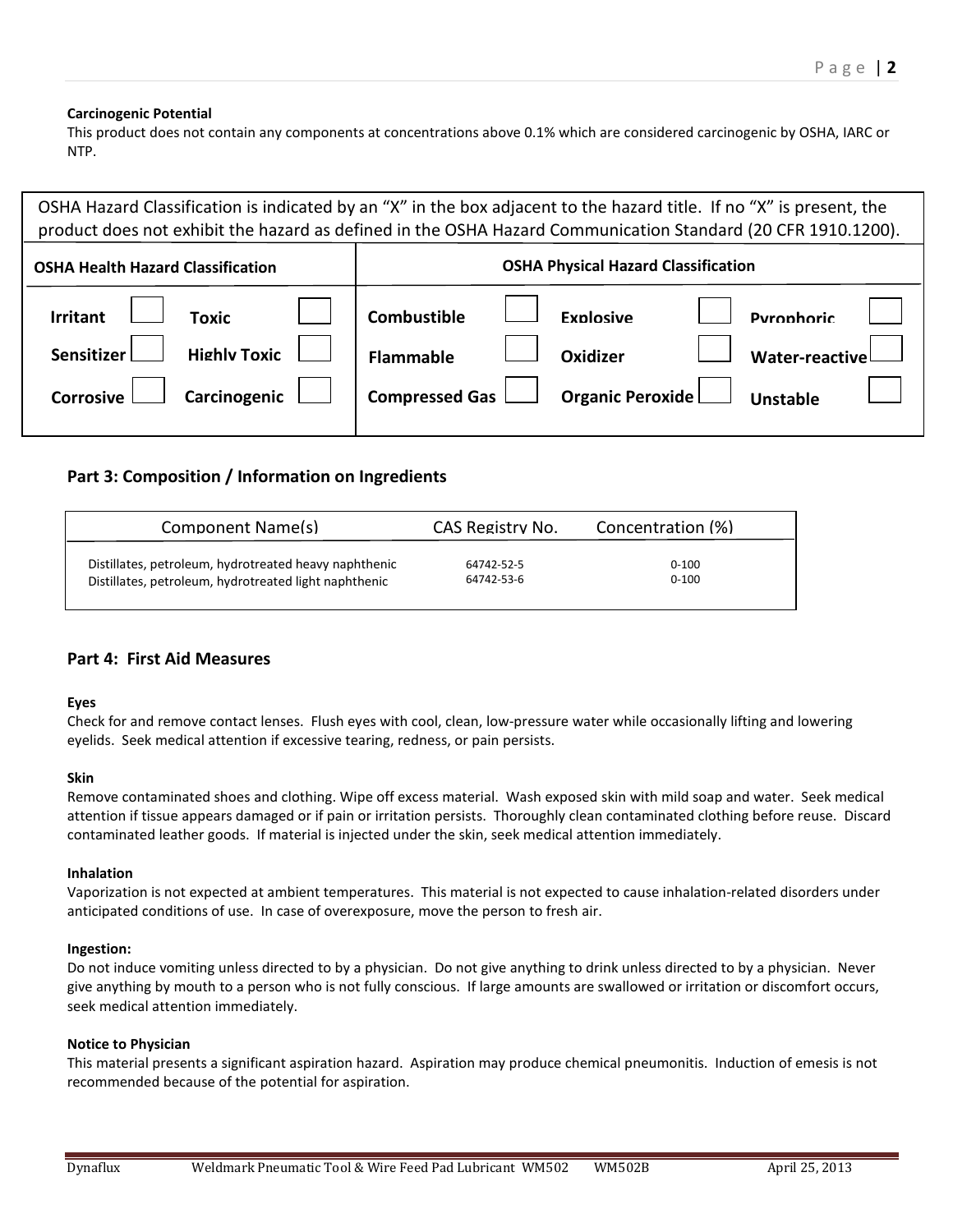# **Part 5: Fire Fighting Measures**

**Flammability Classification:** NFPA Class-IIIB combustible material. Slightly combustible! **Flash Point Method:** OPEN CUP: 151°C (304°F) (Cleveland)

**Lower Flammable Limit:** No data **Upper Flammable Limit:** No data

**Auto-Ignition Temperature:** Not available.

**Means of Extinction:** Use dry chemical, foam, Carbon dioxide or water fog.

**Fire Fighting Instructions/Equipment**: Firefighters must use full bunker gear including NIOSH-approved positive pressure selfcontained breathing apparatus to protect against potential hazardous combustion or decomposition products and oxygen deficiencies.

**Hazardous Combustion Products**: Carbon dioxide, carbon monoxide, smoke, fumes and unburned hydrocarbons.

## **Part 6: Accidental Release Measures**

Do not touch damaged containers or spilled material unless wearing appropriate protective equipment. Slipping hazard; do not walk through spilled material. Stop leak if you can do so without risk. For small spills, absorb or cover with dry earth, sand or other inert non-combustible absorbent material and place into waste containers for disposal. Dispose of material in accordance with all local, municipal, state and federal laws.

# **Part 7: Handling and Storage**

#### **Handling**

Avoid water contamination and extreme temperatures to minimize product degradation.

#### **Storage**

Keep container closed. Do not store with strong oxidizing agents. Do not store at temperatures above 120°F or in direct sunlight for extended periods of time. Dispose of material in accordance with all local, municipal, state and federal laws.

# **Part 8: Exposure Controls / Personal Protection**

## **Engineering Controls:**

Provide exhaust ventilation or other engineering controls to keep the airborne concentrations of mists and/or vapors below the recommended exposure limits.

## **Eye Protection**

Safety glasses equipped with side shields should be adequate protection under most conditions of use. War goggles and/or face shield if splashing or spraying is anticipated.

#### **Hand Protection**

Use gloves constructed of chemical resistant materials such as neoprene or heavy nitrile rubber if frequent or prolonged contact is expected.

#### **Respiratory Protection**

Vaporization is not expected at ambient temperatures. Wash hands and other exposed skin areas with plenty of mild soap and water before eating, drinking, smoking, use of toilet facilities.

# **Part 9: Physical and Chemical Properties**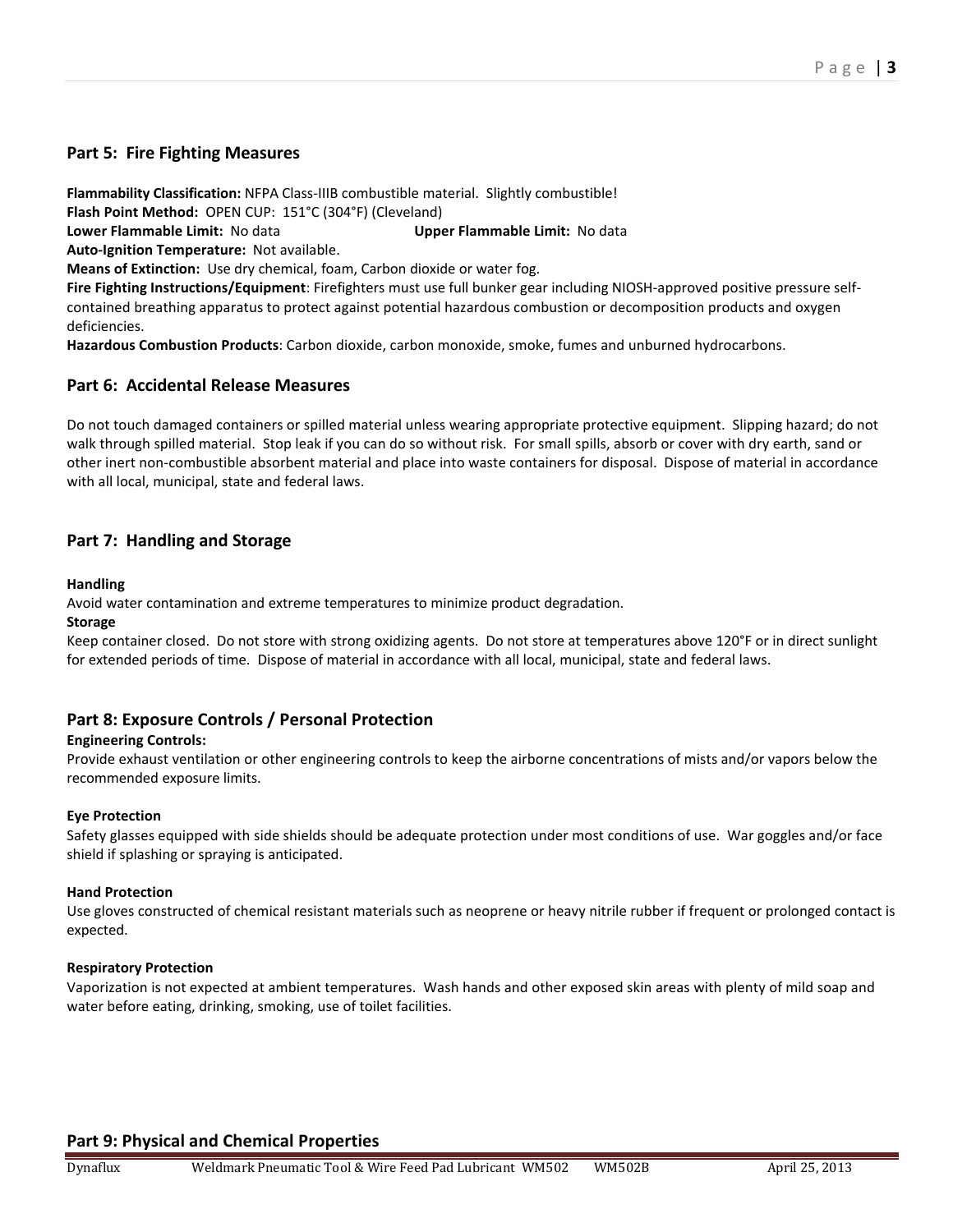| <b>Physical State:</b>           | Liquid                              |
|----------------------------------|-------------------------------------|
| <b>Odor and Appearance:</b>      | Mild petroleum odor; color: Blue    |
| <b>Specific Gravity (H20=1):</b> | 0.9                                 |
| pH:                              | Not Available                       |
| <b>Boiling Point:</b>            | Not Available                       |
| <b>Freezing Point</b>            | Not Available                       |
| <b>Vapor Pressure:</b>           | <0.01kPa (,0.1 mmHg) (at 20°C)      |
| <b>Viscosity:</b>                | $(ASTM D2161) = AP 100 SUS @ 100°F$ |
| <b>Volatility:</b>               | Negligible volatility               |
| <b>Density</b>                   | AP 7.53 Lbs/gal.                    |
| <b>Solubility in water:</b>      | Complete                            |
| VOC's                            | 0%                                  |

## **Part 10: Stability and Reactivity**

# **Stability**

Stable

## **Conditions to avoid**

Keep away from extreme heat, sparks, open flame and strongly oxidizing conditions.

## **Material Incompatibility**

Strong oxidizers

## **Hazardous Decomposition Products**

No additional hazardous decomposition products were identified other than the combustion products identified in Section 5 of this MSDS.

# **Part 11. Toxicological Information**

**Toxicity Data Distillates, petroleum, hydrotreated heavy naphthenic:**  ORAL (LD50): Acute: >5000 mg/kg [Rat] DERMAL (LD50): Acute: >2000 mg/kg [Rabbit]

## **Distillates, petroleum, hydrotreated light naphthenic:**

ORAL (LD50): Acute: >5000 mg/kg [Rat] DERMAL (LD50): Acute: >2000 mg/kg [Rabbit]

Mineral oil mists derived from highly refined oils are reported to have low acute and sub-acute toxicities in animals. Effects from single and short-term repeated exposures to high concentrations of mineral oil mists well above applicable workplace exposure levels include lung inflammatory reaction, lipoid lower concentrations of mineral oil mists at or near current work place exposure levels produced no significant toxicological effects.

These materials have not been determined to be carcinogenic by IARC, NTP or OSHA.

# **Part 12. Ecological Information Ecotoxicity**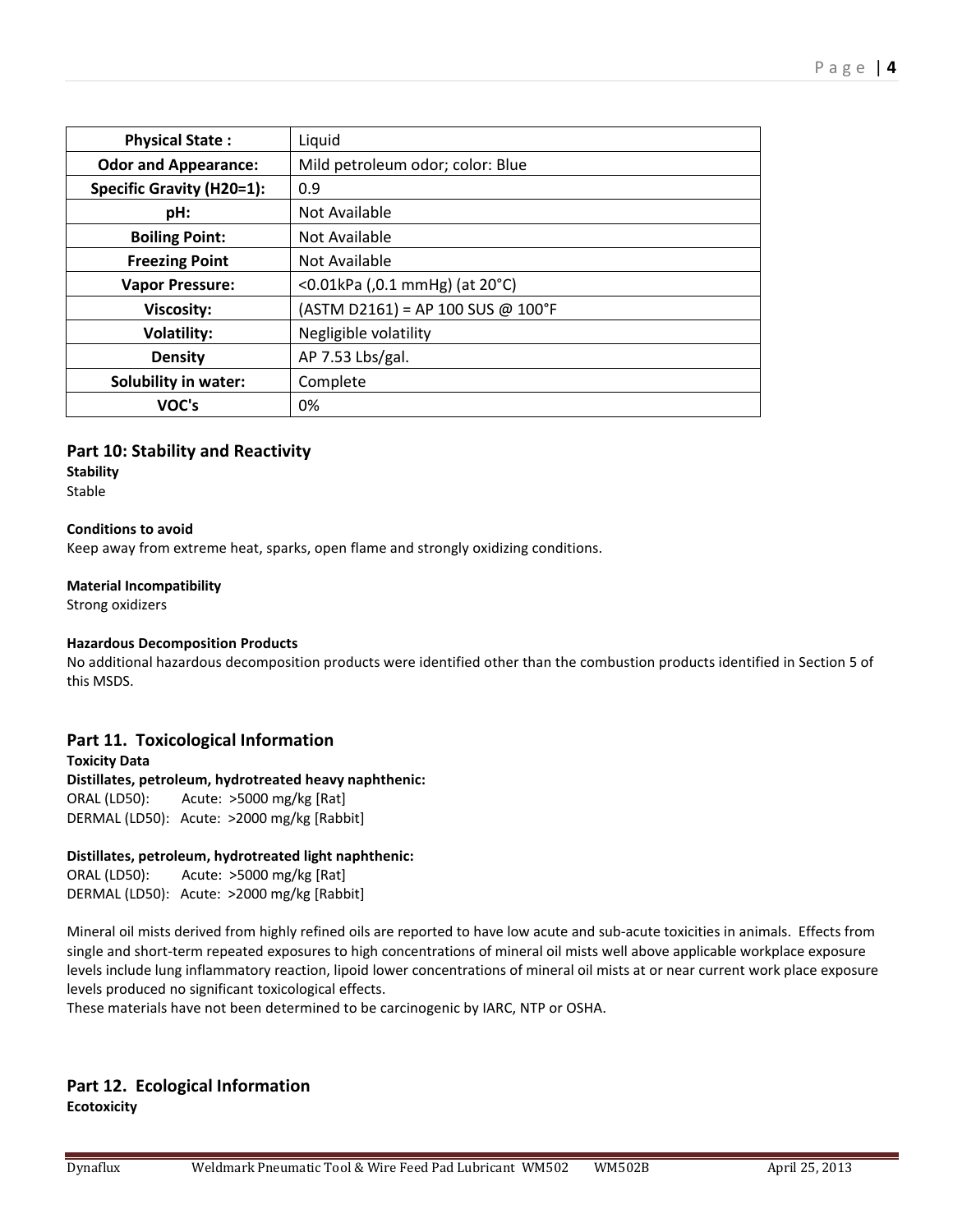Analysis for ecological effects has not been conducted on this product. However, if spilled, this product and any contaminated soil or water may be harmful to human, animal and aquatic life. Also, the coating action associated with petroleum and petroleum products can be harmful or fata to aquatic life and water flow.

# **Part 13. Disposal Considerations**

**Disposal Method:** dispose in accordance with federal, state and local regulations.

Conditions of use may cause this material to become a hazardous waste, as defined by Federal or State regulations. It is the responsibility of the user to determine if the material is a hazardous waste at the time of disposal. Transportation, treatment, storage and disposal of waste material must be conducted in accordance with federal, state and local regulations.

# **Part 14. Transport Information**

This material is not a U.S. Department of Transportation regulated material. **Proper shipping name**: Not Regulated **This material is not regulated as a hazardous material. UN Proper Shipping Name:** Not Applicable **Hazardous Class or Division:** Not Applicable **UN Number:** Not Applicable **Packaging Group**: Not Applicable

**IMDG:** Not regulated Not a DOT "Marine Pollutant" per 49 CFR 171.8

# **Part 15. Regulatory Information**

## **TSCA Inventory**

This product and/or its components are listed on the Toxic Substances Control Act (TSCA) inventory.

#### **SARA 302/304**

The Superfund Amendments and Reauthorization Act of 1986 (SARA) Title III requires facilities subject to Subparts 302 and 304 to submit emergency planning and notification information based on Threshold Planning Quantities (TPQ's) and Reportable Quantities (RQ's) for "Extremely hazardous Substances" listed in 40 CFR 302.4 and 40 CFR 355. No components were identified.

#### **SARA 313**

No components were identified I concentrations above the de minimis levels that are listed as toxic chemicals in 40 CFR Part 372 pursuant to the requirements of Section 313 of SARA: No components were identified.

#### **CERCLA**

As defined by CERCLA (Comprehensive Environmental Response, Compensation and Liability Act of 1980) the term "hazardous substance" does not include petroleum, including crude oil or any fraction thereof which is not otherwise specifically designated in 40 CFR 302.4. this product or refinery stream is not known to contain chemical substances subject to this statue.

#### **California Proposition 65**

This product is not known to contain any of the components for which the State of California has found to cause cancer, birth defects or other reproductive harm.

#### **New Jersey Right-to-Know Label**

Petroleum Oil

# **Part 16. Other Information**

Dynaflux, Inc.